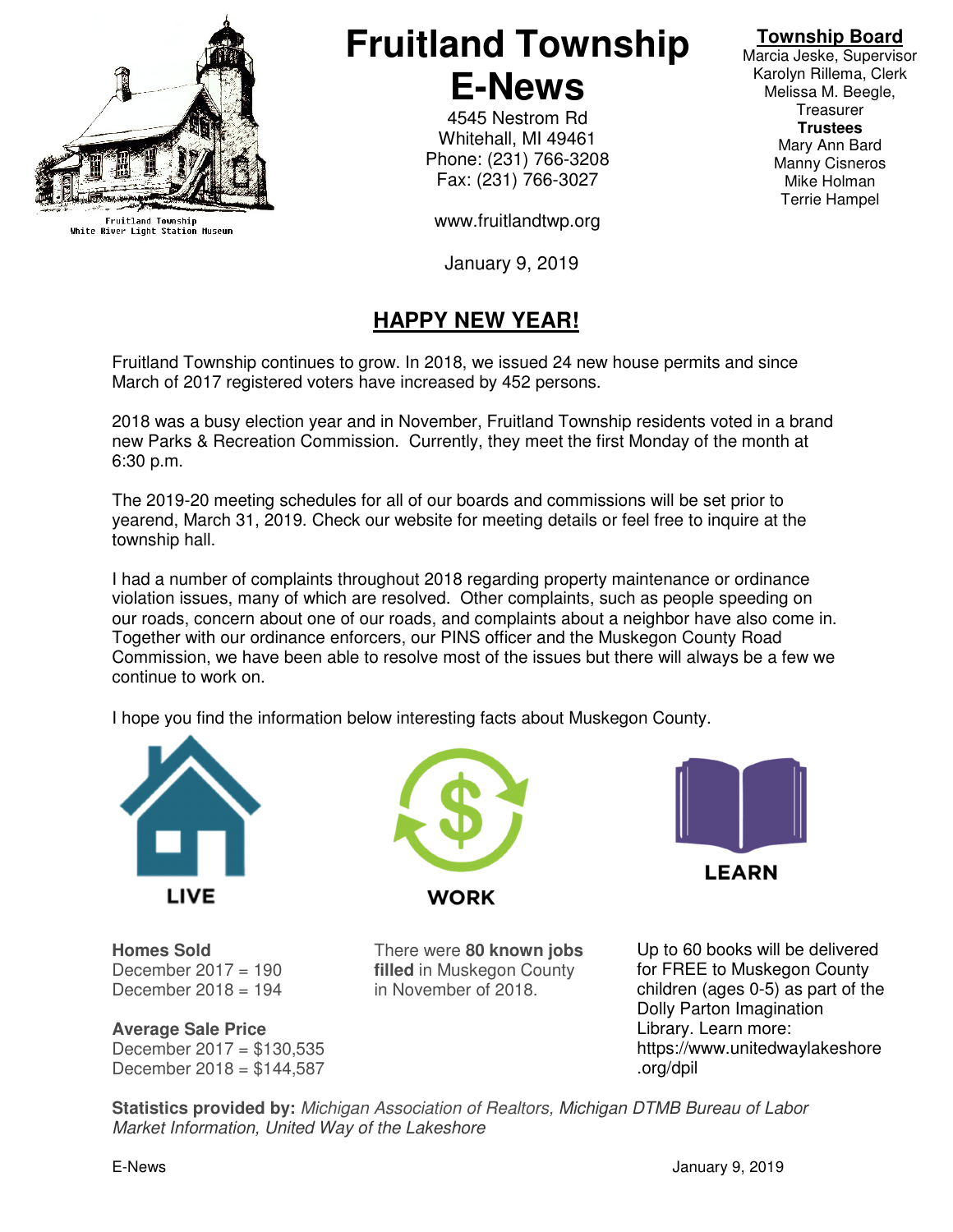

#### **Top 10 COMPANIES POSTING JOBS ONLINE**

Arconic-Whitehall -- Port City Corp -- Hemisphere Design Works -- Muskegon Community College -- Mercy Health -- Pizza Hut -- L3 Technologies -- Lowe's -- Moka -- Meijer



The Winter Sports Complex is hosting a Watch Muskegon fundraiser January 29 from 4 pm to 10 pm! Bring the family out for special pricing on activity passes, with a portion of the proceeds going directly to the Watch Muskegon campaign.

Enjoy 2 acres of outdoor ice rink or the 1/4 mile ice skating trail through the woods. Learn to luge at one of only four luge tracks in the entire United States! Try cross country Skiing or snowshoe on the beginner trails through the state park!

The ice rink and trails will be lit until 10PM. Rental equipment is available for all activities in sizes toddlers to adult men. Spectators are welcome to enjoy the scenery, stay warm around the bonfire or grab a hot chocolate inside the heated lodge!

Watch Muskegon is a county-wide campaign comprised of local businesses, organizations and individuals. Research shows the campaign is making a difference! Watch Muskegon is solely funded by donations and in order to continue, we NEED your support. Join us at this fundraising event!

Ticket information: Go to WatchMuskegon.com or call the Winter Sports Complex at 1- 877-879-5843.

#### **MUSKEGON COUNTY 2018 PLAT BOOK**

We now have 2018 Plat Books on sale at the Township Hall for \$30 each. Inquire at the front desk or contact Muskegon County Equalization at 231-724-8864.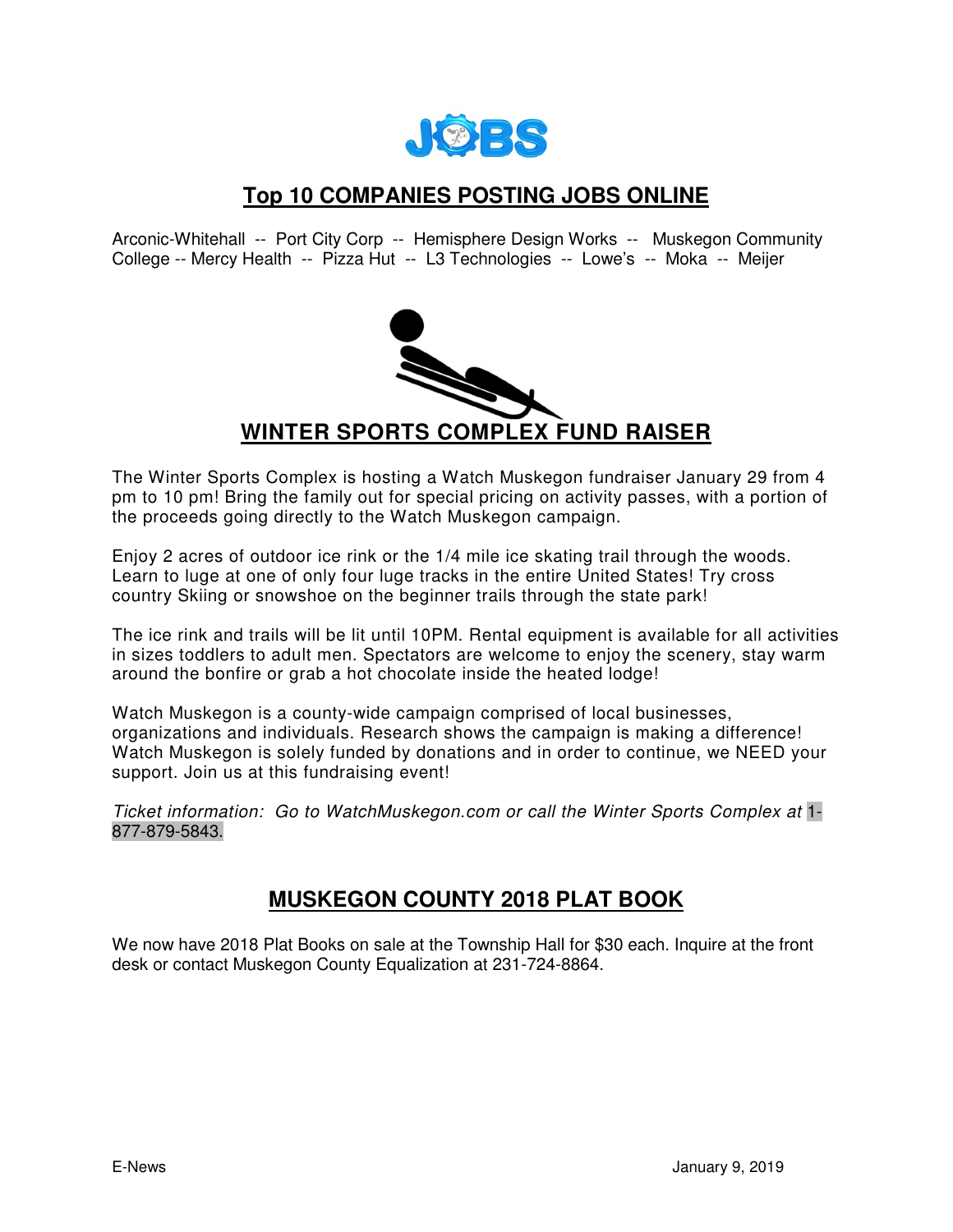### **GROUND HOG DAY TRAIL DISCOVERY EVENT**



#### **SUPPORT STATE EFFORTS TO INCREASE RECYCLING AND REDUCE WASTE**

A new executive directive was signed by Governor Snyder in February 2018 to reduce waste and increase Michigan's recycling rate. These efforts can help protect the environment and stimulate the economy. December 4, 2018 - Author: Terry Gibb, Michigan State University Extension

Governor Snyder signed an Executive Directive on February 2, 2018, as part of his five tenet effort to increase recycling. This is the state's second initiative to increase recycling and cut down on waste at all levels. The first efforts to increase recycling came out in 2014.

Michigan's current recycling rate is 15 percent, which is half the national average and tremendously lower than some neighboring states who have 35 percent recycling rates. The state's goal with this



E-News January 9, 2019